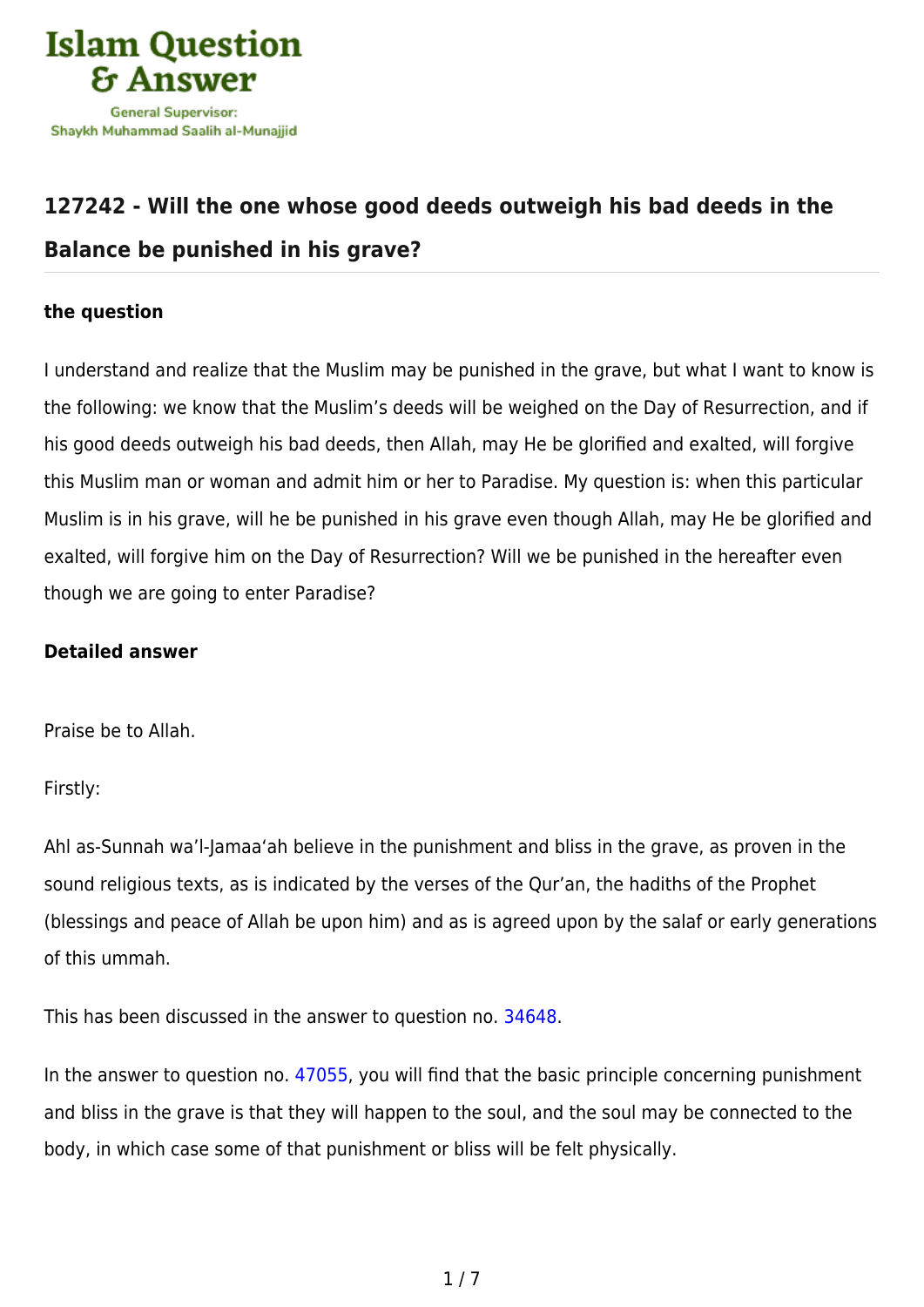

In the answers to questions no. [7862](https://islamqa.com/en/answers/7862) and [21212](https://islamqa.com/en/answers/21212), we explained that the punishment of the grave will, in some cases, last until the onset of the Hour, and in other cases it will cease before that.

Secondly:

It should be noted that the fact that good deeds outweigh bad deeds will not necessarily save a person from punishment in the grave, because the reason for the warning that some deeds may lead to punishment in al-barzakh is not the same as the reason for the warning that some deeds may lead to punishment in the fire of Hell. The Muslim may have one of the reasons that could lead to punishment in the grave, so he will be punished for that, but he may also have good deeds like mountains.

With regard to the Balance in which people's deeds will be weighed, after which some groups will be doomed because their good deeds are outweighed by bad deeds, and others will be blessed because their good deeds weigh heavily in the balance, that will only happen towards the end of the Day of Judgement, after the people have gone through many stages of the hereafter.

Abu 'Abdillah al-Qurtubi (may Allah have mercy on him) said:

What is indicated by the verses and reports is that the one whose good deeds weigh heavily in the balance will be saved and will be certain of Paradise, and he will know that he will not enter the Fire after that. And Allah knows best.

At-Tadhkirah fi Ahwaal al-Mawtaa wa Umoor al-Aakhirah (p. 272).

If we assume that there is a Muslim who has so many good deeds to his credit that if they were to be weighed directly after his death they would weigh heavily, still he will not be saved from the punishment in the grave if Allah wishes to punish him for some of those bad deeds. Let the questioner reflect upon the following scenarios, which will resolve this confusion in his mind: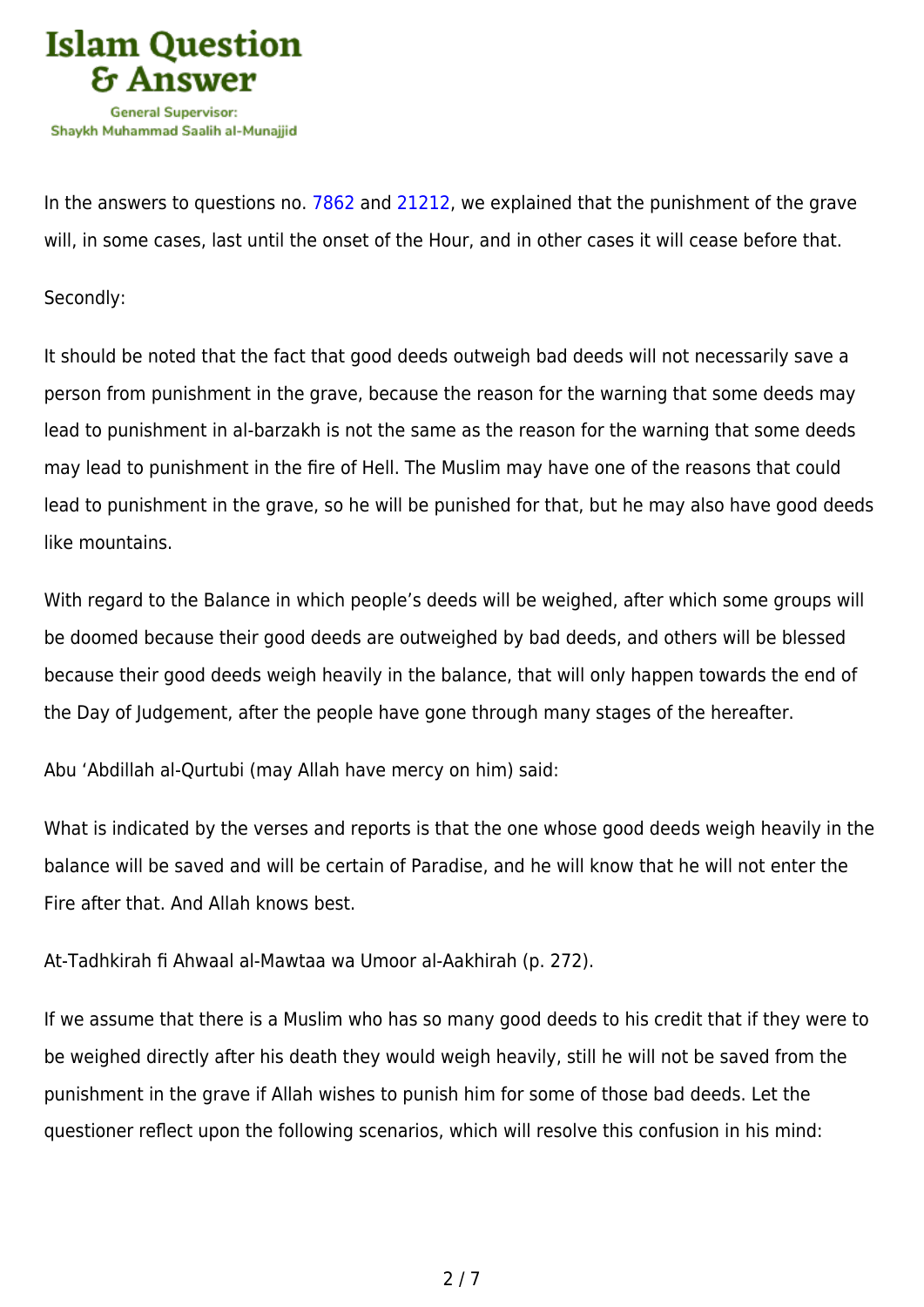

1.

A person whose good deeds outweigh his bad deeds, and he correctly answers the questions of the two angels in the grave. That does not necessarily mean that he will be spared the punishment in the grave, if he did bad deeds for which he deserves that punishment, and if Allah wills that he should be punished for that in his grave.

2.

A person whose good deeds outweigh his bad deeds: when he sees his place in Paradise in his grave, that does not mean that he will not be punished for whatever Allah wills of his sins. There are two scholarly views concerning this:

- 1. if someone committed bad deeds and Allah wishes to punish him in the grave, but in the hereafter he will be one of the people of Paradise, he will be shown his place in Paradise on the basis that it is his ultimate destination;
- 2. he may be shown his place in Hell because of his current situation (in which he deserves punishment in the grave, but that is not his ultimate destination).

See also the answer to question no. [121628.](https://islamqa.com/en/answers/121628)

Based on that:

if a person's good deeds outweigh his bad deeds, that does not mean that he will not be punished in his grave for some sins concerning which there is the warning that the one who does them will be punished in his grave, such as the punishment for dealing in riba, which is swimming in a river of blood; the punishment for men and women who commit zina; the punishment for spreading malicious gossip, stealing from the war booty, lying, not making sure to clean oneself probably after urinating, and other cases in which the texts clearly mention some sins in particular.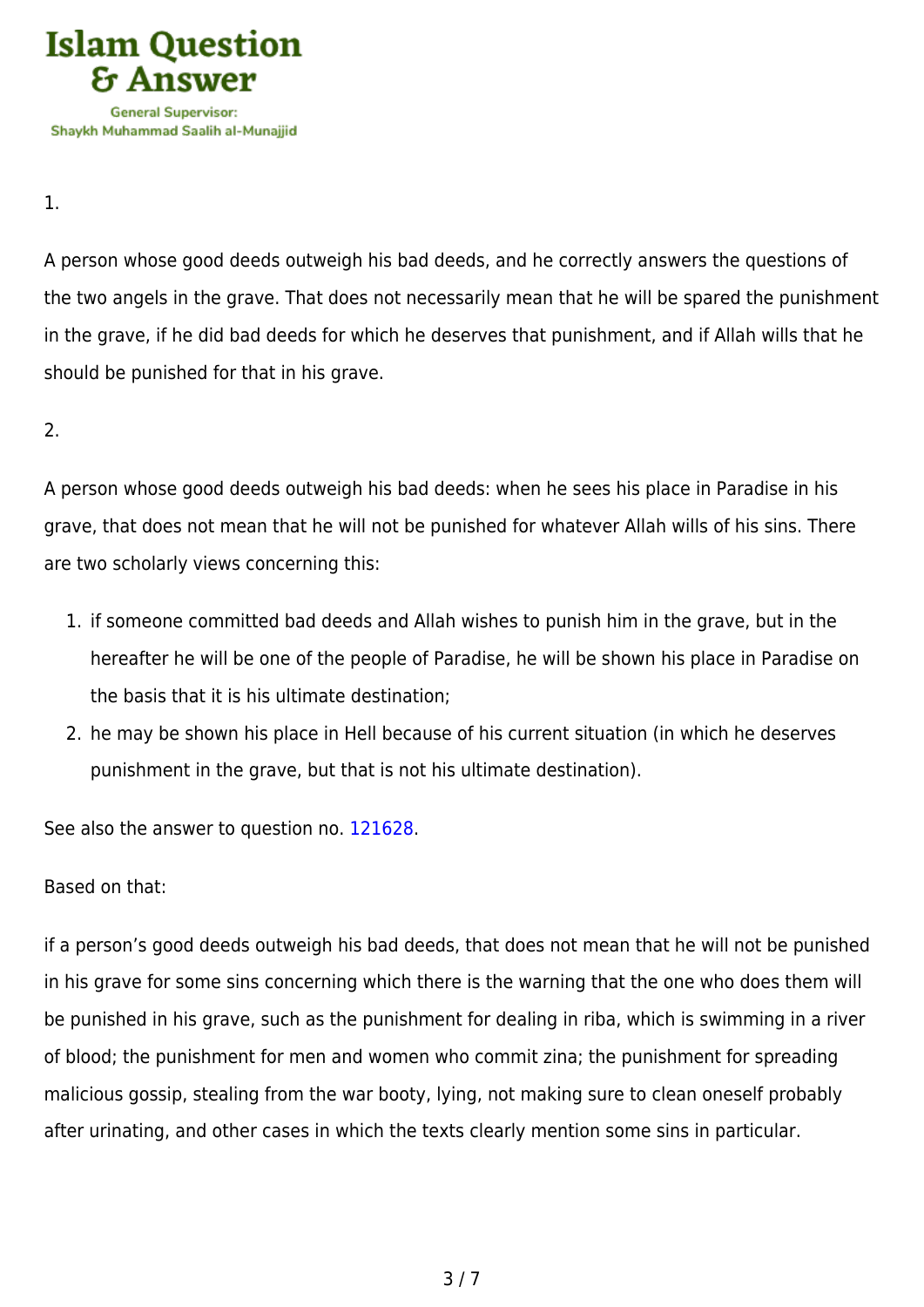

For more details, please see the answers to questions no. [46068 a](https://islamqa.com/en/answers/46068)nd [45325.](https://islamqa.com/en/answers/45325)

Thirdly:

In His wisdom, Allah, may He be exalted, does not weigh deeds in the balance as soon as a person dies. It seems to us that there are several reasons for that:

1.

The sinner's burden of bad deeds will be reduced by means of punishment in the grave, which will reduce punishment in Hell for him. Undoubtedly what will befall a person of punishment in the grave is easier for him to bear than what would befall him in the Fire of Hell.

Shaykh al-Islam Ibn Taymiyah (may Allah have mercy on him) said:

What befalls a believer in this world, in al-barzakh and on the Day of Resurrection of pain and suffering, which is punishment, is a means by which Allah expiates his sins, as it is proven in as-Saheehayn that the Prophet (blessings and peace of Allah be upon him) said: "No tiredness, exhaustion, grief or befalls a believer, not even a thorn that pricks him, but Allah expiates some of his sins thereby."

Majmoo' al-Fataawa (24/375).

He (may Allah have mercy on him) said:

…the eighth reason: what will happen in the grave of trials, squeezing and terror; these are things that expiate sins.

Majmoo' al-Fataawa (7/500).

See also the answer to question no. [7861.](https://islamqa.com/en/answers/7861)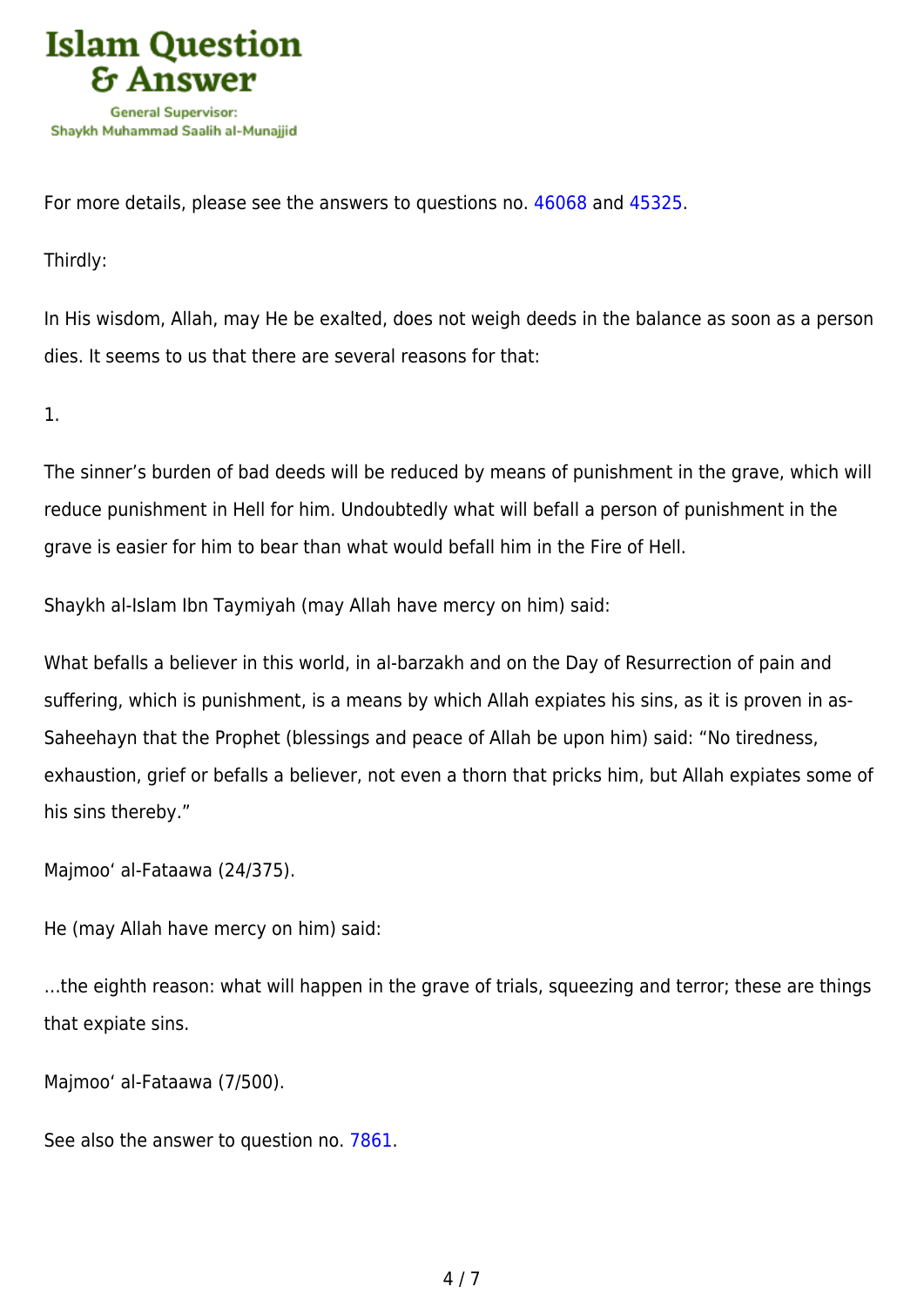

**General Supervisor:** Shavkh Muhammad Saalih al-Munaiiid

2.

Not everyone who does good deeds will find that they remain with him until he enters Paradise because of them, and not everyone who does bad deeds will find that they remain with him until he enters Hell because of them. There is something called "settling scores", which is when those who have rights will take from the good deeds of those who wronged them, or their bad deeds will be cast onto them, as mentioned in the hadith about the one who is bankrupt\*, which was narrated by Imam Muslim in his Saheeh. This will happen before deeds are weighed in the Balance.

[\*the Prophet (peace and blessings of Allah be upon him) said to his companions one day: "Do you know who is the one who is bankrupt?" They said: "Among us, the one who is bankrupt is the one who has no dirhams and no goods." He said: "Rather the one who is bankrupt amongst my ummah is the one who will come on the Day of Resurrection with prayer, fasting and zakaah, but he will come having insulted this one, slandered that one, consumed the wealth of this one, shed the blood of that one and beaten this one, all of whom will be given some of his hasanaat (good deeds), and if his hasanaat run out before the scores have been settled, some of their sins will be taken and thrown onto him, then he will be cast into the Fire."]

Abu 'Abdillah al-Qurtubi (may Allah have mercy on him) said:

As for those whose deeds are mixed, their good deeds will be placed in the bright pan and their bad deeds will be placed in the dark pan, and their major sins will have weight. If their good deeds weigh more heavily, even by as much as a nit – which is the egg of a louse – he will enter Paradise; if their bad deeds weigh more heavily, even by as much as a nit, he will enter Hell, unless Allah forgives him. If his bad deeds and good deeds are equal, he will be one of the people of the a'raaf [a place between Paradise and Hell]. This applies if his major sins concern matters that are between him and Allah. But if he owes anything to other people, and he has many good deeds, his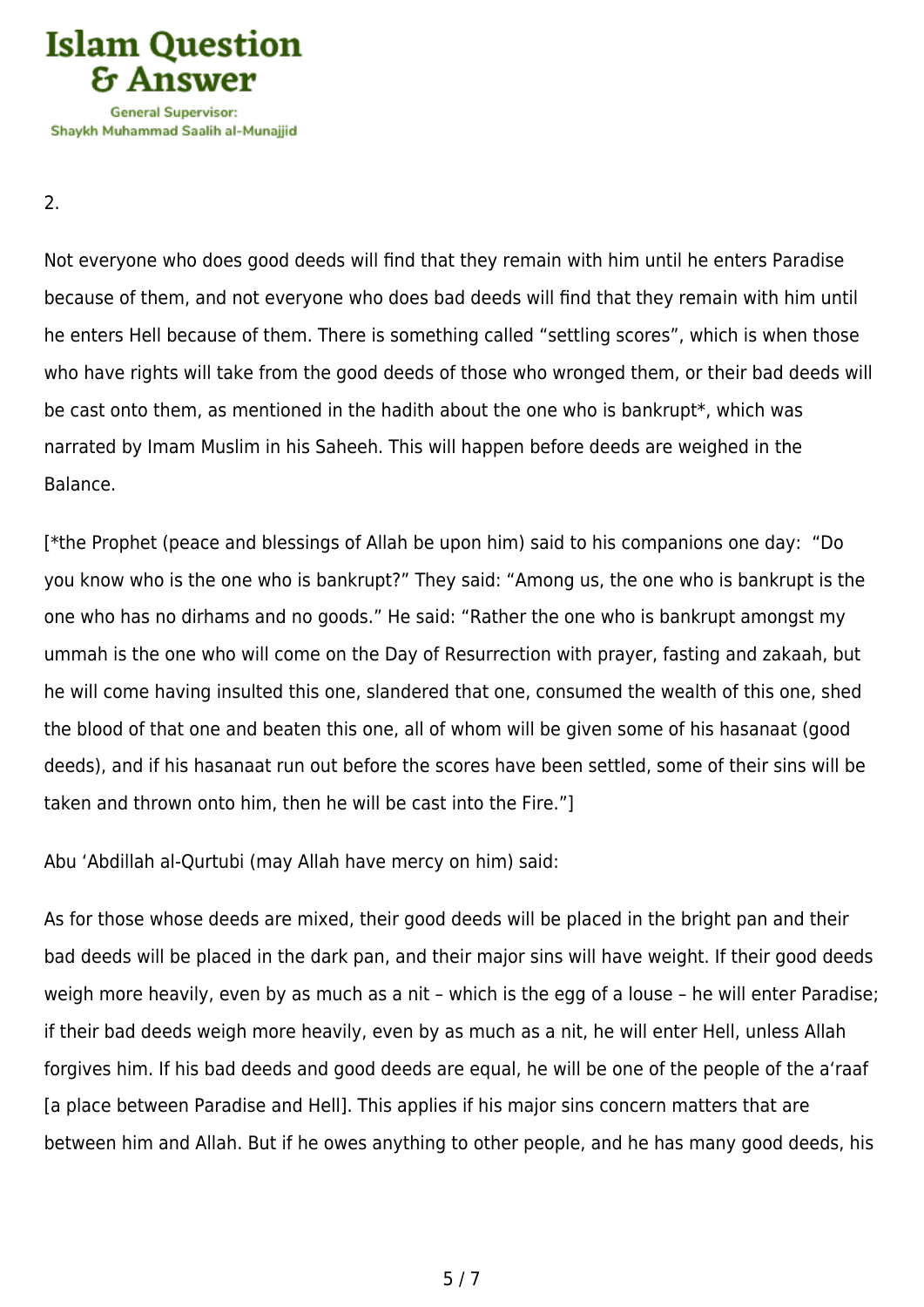

good deeds will be taken from him and given to those he owes, commensurate with what he owes; if he runs out of good deeds because he owes too much, then he will be given some of the burden of sin of those whom he wronged, then he will be punished for all of that, as is indicated in the reports.

At-Tadhkirah fi Ahwaal al-Mawtaa wa Umoor al-Aakhirah (p. 269, 270).

3.

Good deeds and bad deeds do not cease after death; rather there are ongoing good deeds and ongoing bad deeds. The former includes one who gives ongoing charity, or teaches beneficial knowledge, or guides someone else to do a righteous deed, or he has children who do righteous deeds after he dies; all of these offer the deceased the chance to increase his good deeds. The latter includes one who tells someone else to do a bad deed, or introduces an innovation, and other cases in which bad deeds are incurred by the doer and the deceased who was the cause of others doing those bad deeds and innovations.

Thus it is known that the counter of good deeds and bad deeds does not stop when someone dies. Hence we see great wisdom in not using the balance when the Muslim first dies. Rather the balance will come only at the end of the events of the Day of Resurrection, and after that people will be admitted to Paradise or Hell. At that point, the Muslim will understand the meaning of the verses in which Allah, may He be exalted, says (interpretation of the meaning):

"And the weighing [of deeds] that Day will be the truth. So those whose scales are heavy - it is they who will be the successful"

[al-A'raaf 7:8]

"Then as for one whose scales are heavy [with good deeds],